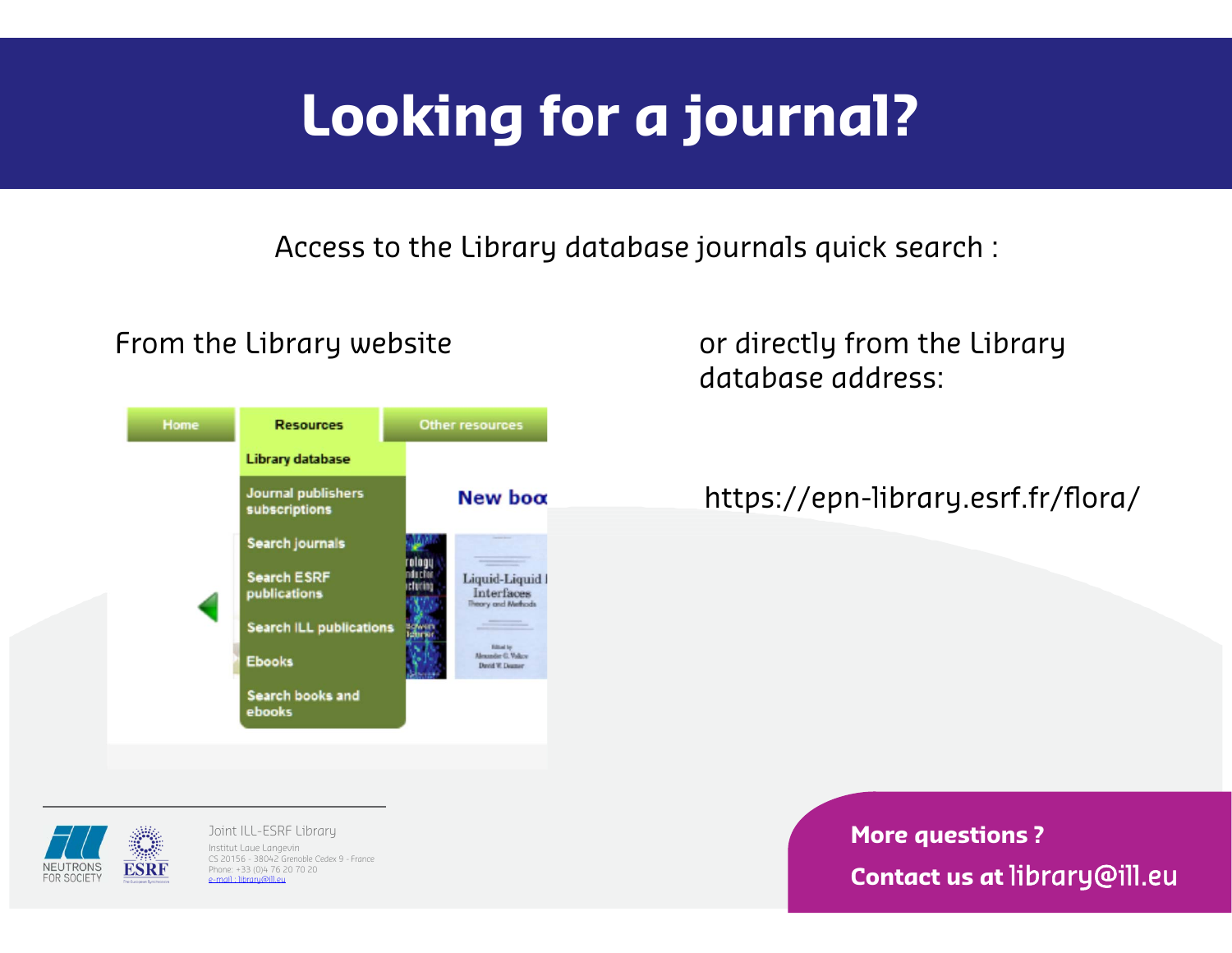Searching on title words (the auto-completion helps you) :

| Journals: Quick search |  |  |
|------------------------|--|--|

Enter your search terms

"NATURE"

m

ABCDEFGHIJKLMNOPQRSTUVWXYZ Request an article





Joint ILL-ESRF Library Institut Laue Langevin CS 20156 - 38042 Grenoble Cedex 9 - France Phone: +33 (0)4 76 20 70 20  $email$  : library@ill.eu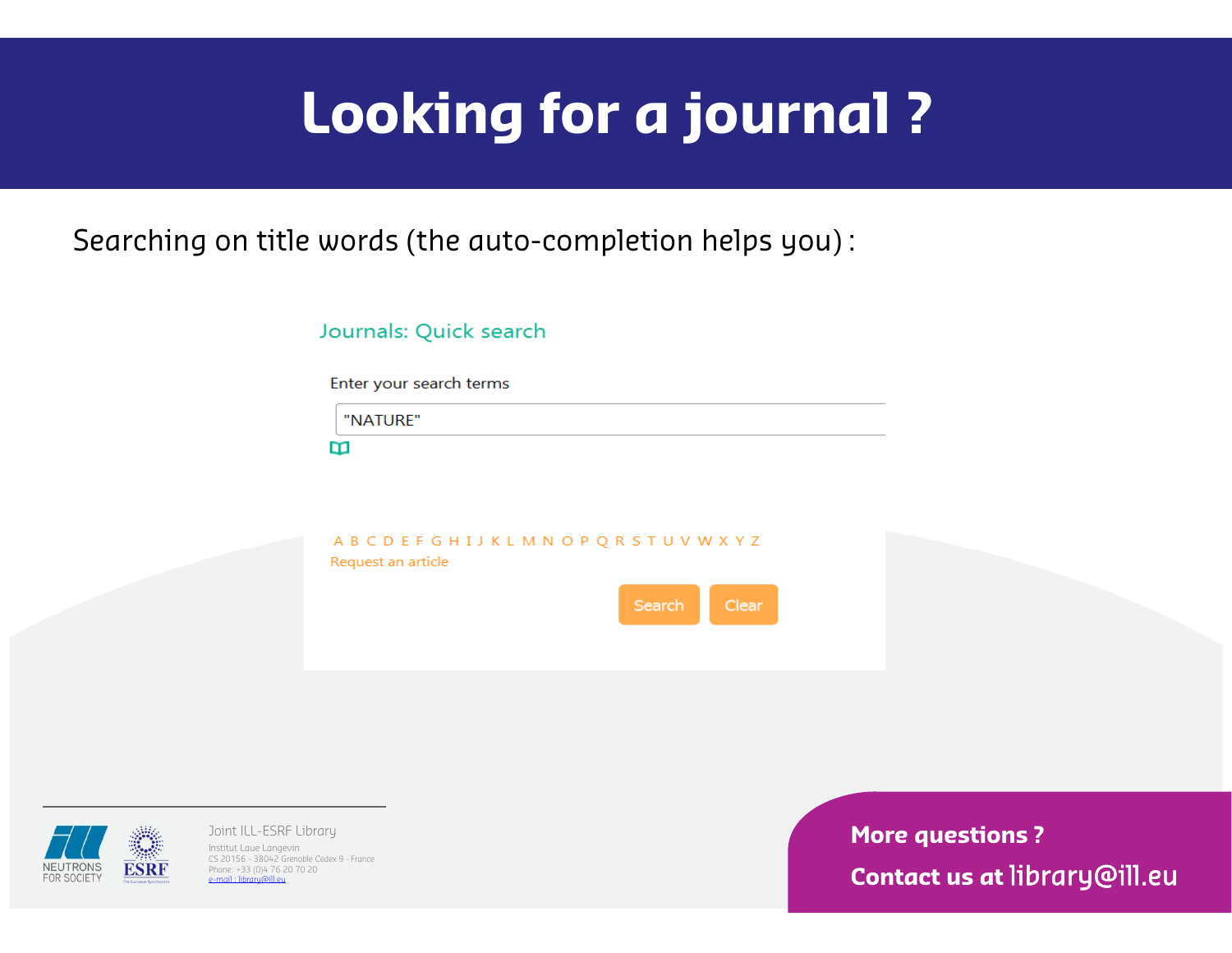When the list of results is displayed, you can :





Joint ILL-ESRF Library Institut Laue Langevin CS 20156 - 38042 Grenoble Cedex 9 - France Phone: +33 (0)4 76 20 70 20 e-mail : library@ill.eu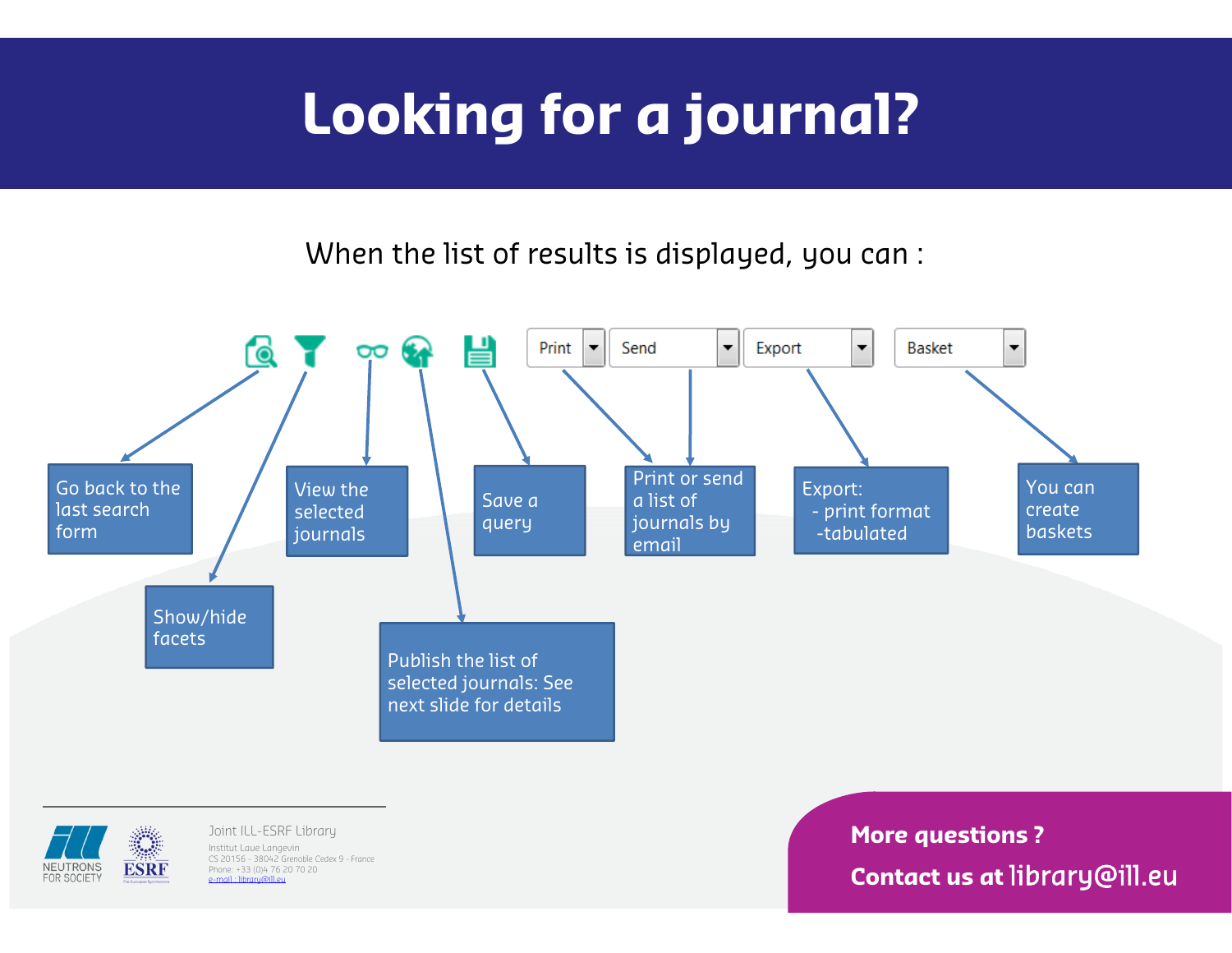By clicking on  $\bigcirc$ , you can export all the results of your search.

• Get a TXT file:

#### Publish records



• Get a PDF file:

#### Publish records

Select category

Select template





Joint ILL-ESRF Library Institut Laue Langevin CS 20156 - 38042 Grenoble Cedex 9 - France Phone: +33 (0)4 76 20 70 20 e-mail : library@ill.eu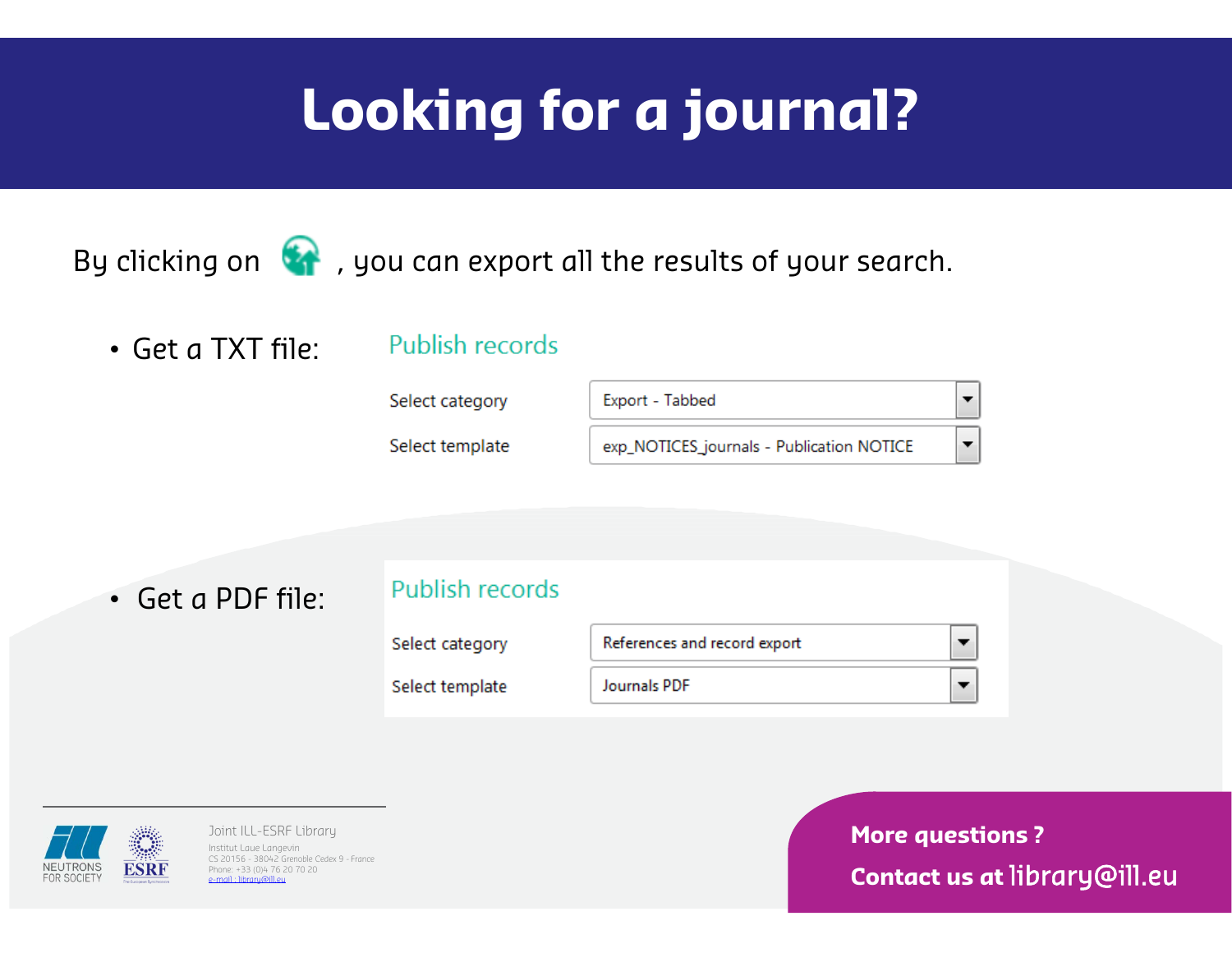### Only 100 results per page are displayed.





Joint ILL-ESRF Library Institut Laue Langevin CS 20156 - 38042 Grenoble Cedex 9 - France Phone: +33 (0)4 76 20 70 20 e-mail : library@ill.eu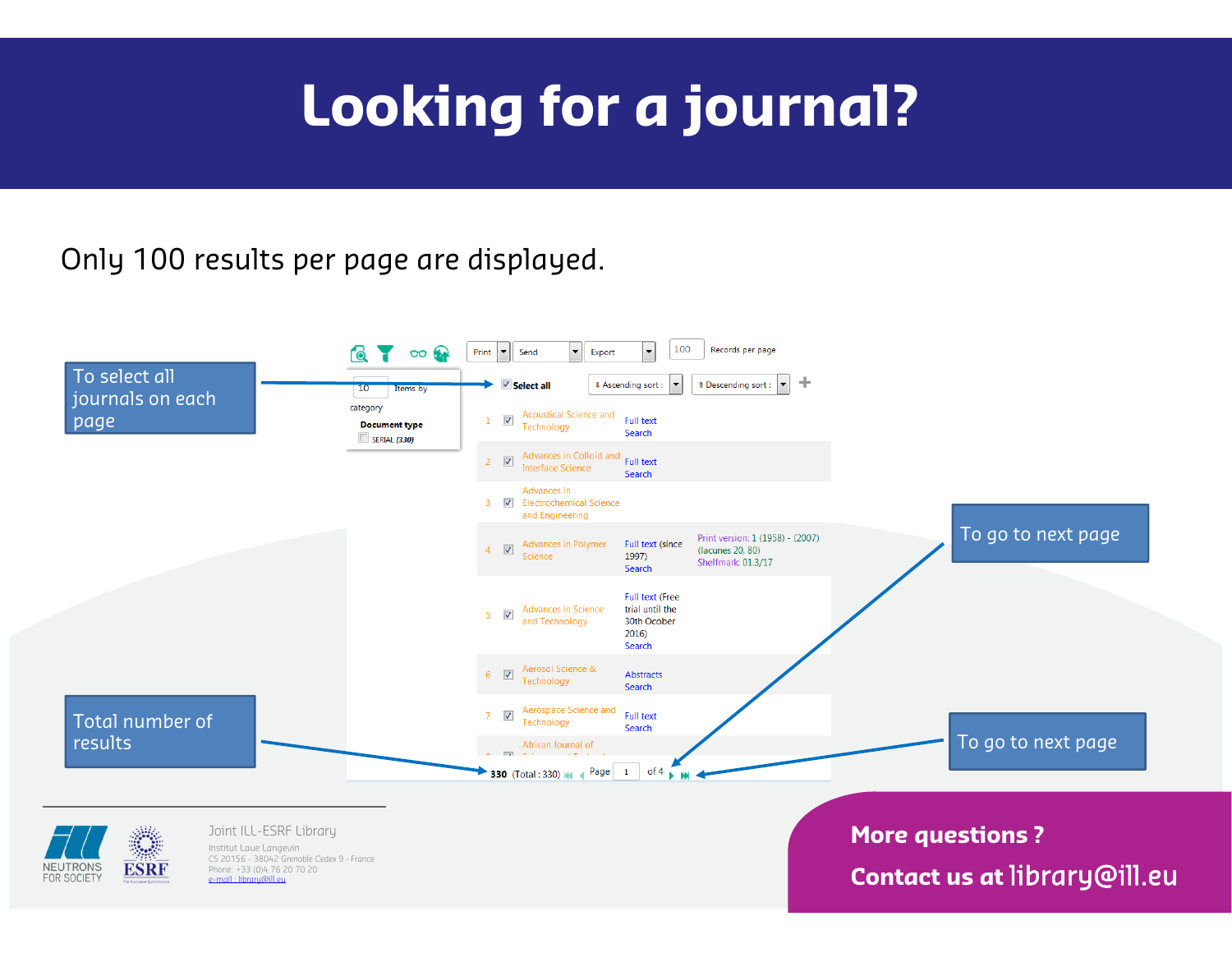When you have viewed a journal, it appears in green in the list:





Joint ILL-ESRF Library Institut Laue Langevin CS 20156 - 38042 Grenoble Cedex 9 - France Phone: +33 (0)4 76 20 70 20 e-mail : library@ill.eu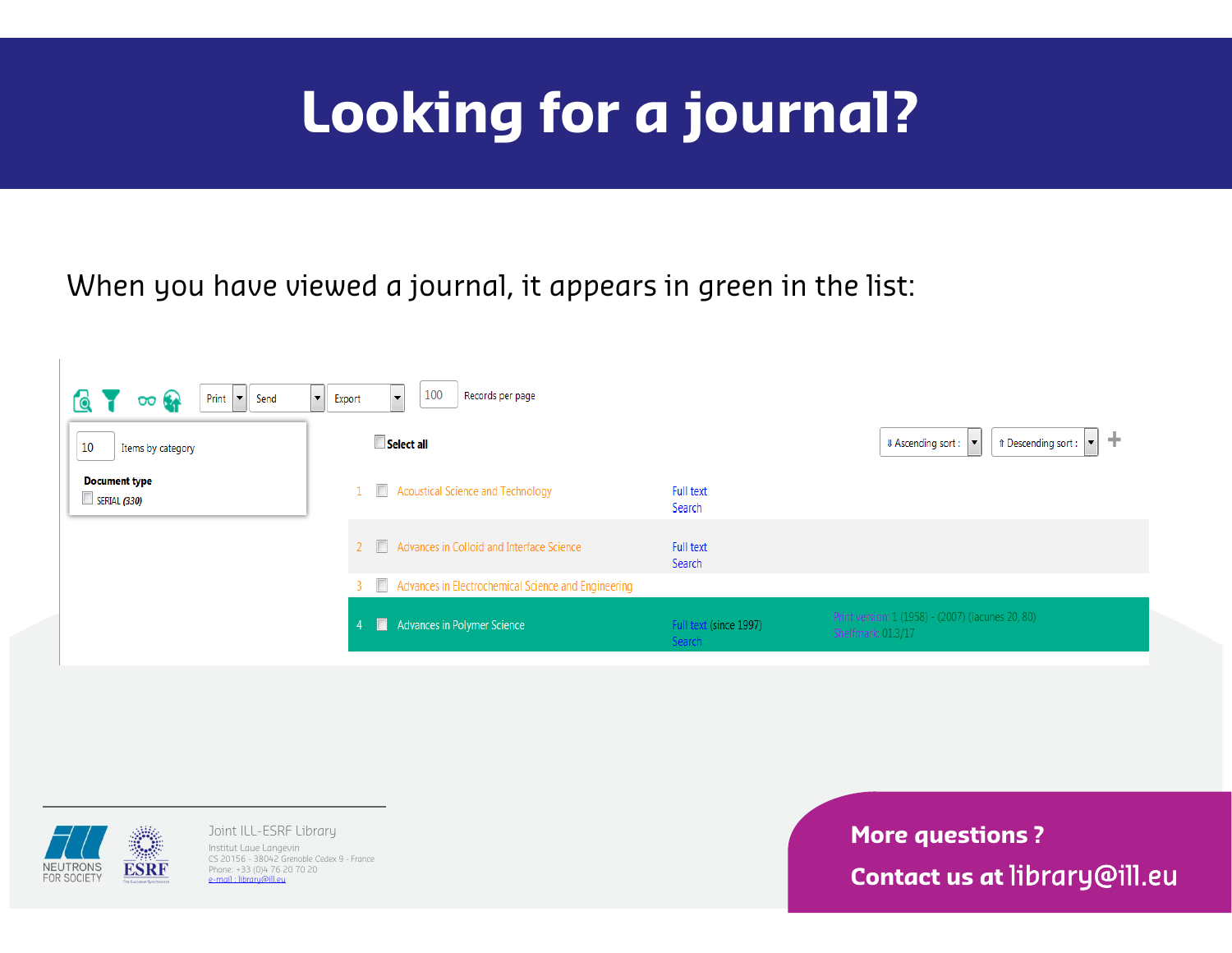

#### To be able to :

- Create your personal baskets and queries
- Access to more details on the journals impact factors



Joint ILL-ESRF Library Institut Laue Langevin CS 20156 - 38042 Grenoble Cedex 9 - France Phone: +33 (0)4 76 20 70 20 e-mail : library@ill.eu